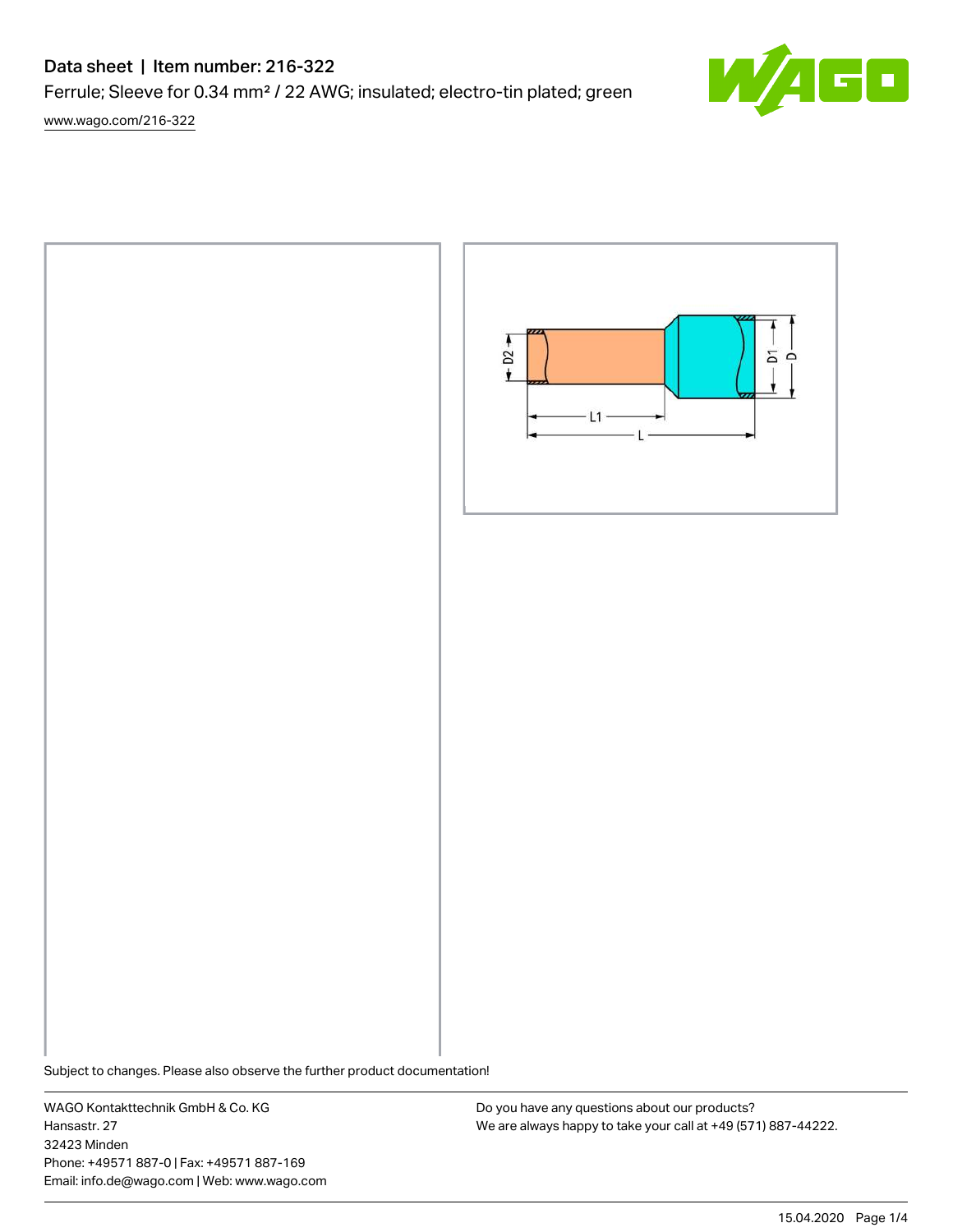



Subject to changes. Please also observe the further product documentation!

WAGO Kontakttechnik GmbH & Co. KG Hansastr. 27 32423 Minden Phone: +49571 887-0 | Fax: +49571 887-169 Email: info.de@wago.com | Web: www.wago.com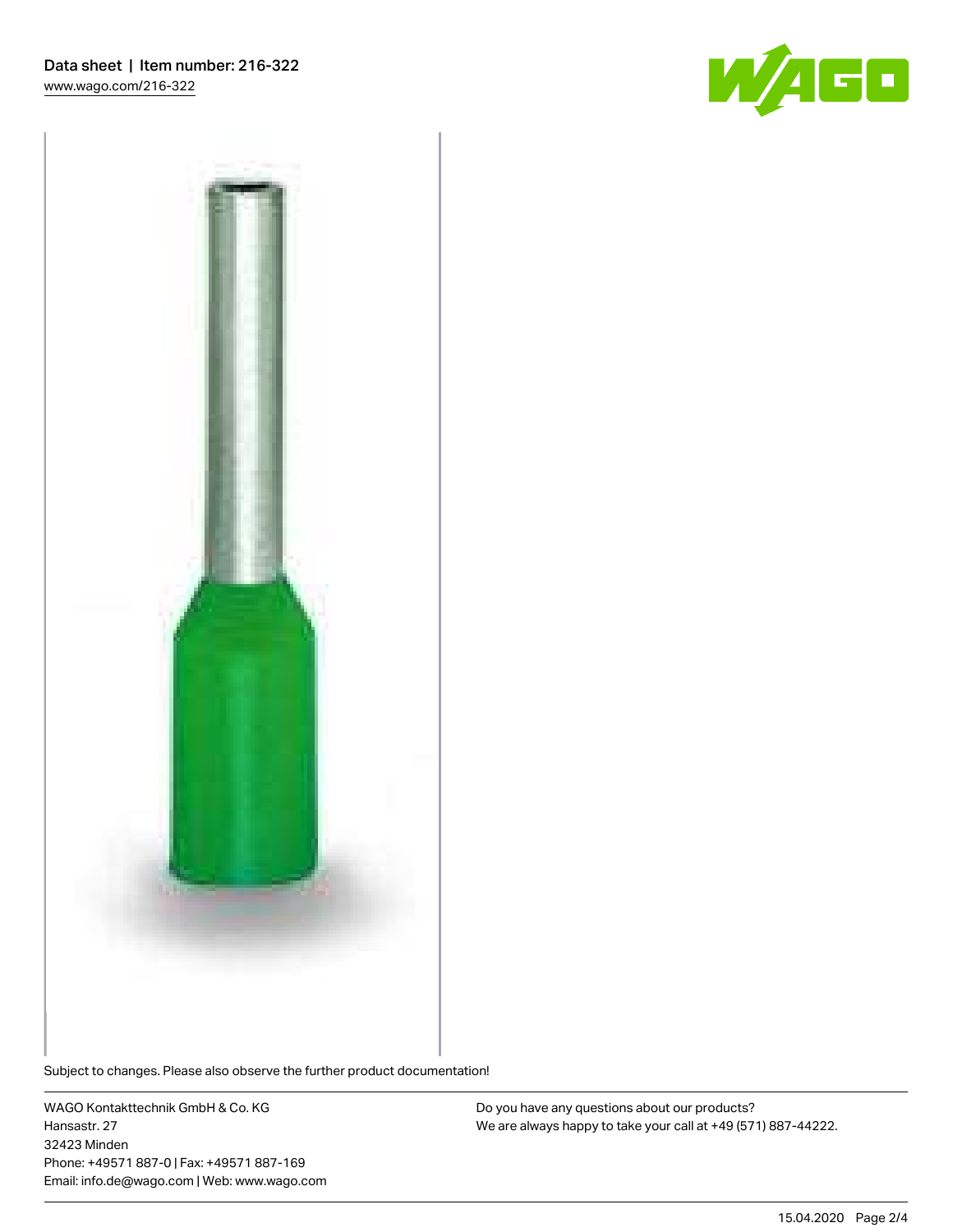

### Data Technical Data

| Main product function | Ferrule                |
|-----------------------|------------------------|
| Querschnitt Hülse AWG | 22 AWG                 |
| Hülse für             | $0.34 \,\mathrm{mm}^2$ |

#### Connection data

| Strip length<br>7 mm / 0.28 inch |  |
|----------------------------------|--|
|----------------------------------|--|

### Geometrical Data

| Length     | $10 \,\mathrm{mm}$  |
|------------|---------------------|
| Length 1   | 6 mm                |
| Diameter   | $2.5 \,\mathrm{mm}$ |
| Diameter 1 | $2 \text{ mm}$      |
| Diameter 2 | $0.5$ mm            |

### Material Data

| Color     | green            |
|-----------|------------------|
| Fire load | 0.001 MJ         |
| Weight    | 0.1 <sub>g</sub> |

#### Commercial data

| Product Group      | 2 (Terminal Block Accessories) |  |
|--------------------|--------------------------------|--|
| Packaging type     | <b>BOX</b>                     |  |
| Country of origin  | DE                             |  |
| <b>GTIN</b>        | 4017332277402                  |  |
| Customs Tariff No. | 85369010000                    |  |

### **Counterpart**

.<br>Subject to changes. Please also observe the further product documentation!

WAGO Kontakttechnik GmbH & Co. KG Hansastr. 27 32423 Minden Phone: +49571 887-0 | Fax: +49571 887-169 Email: info.de@wago.com | Web: www.wago.com